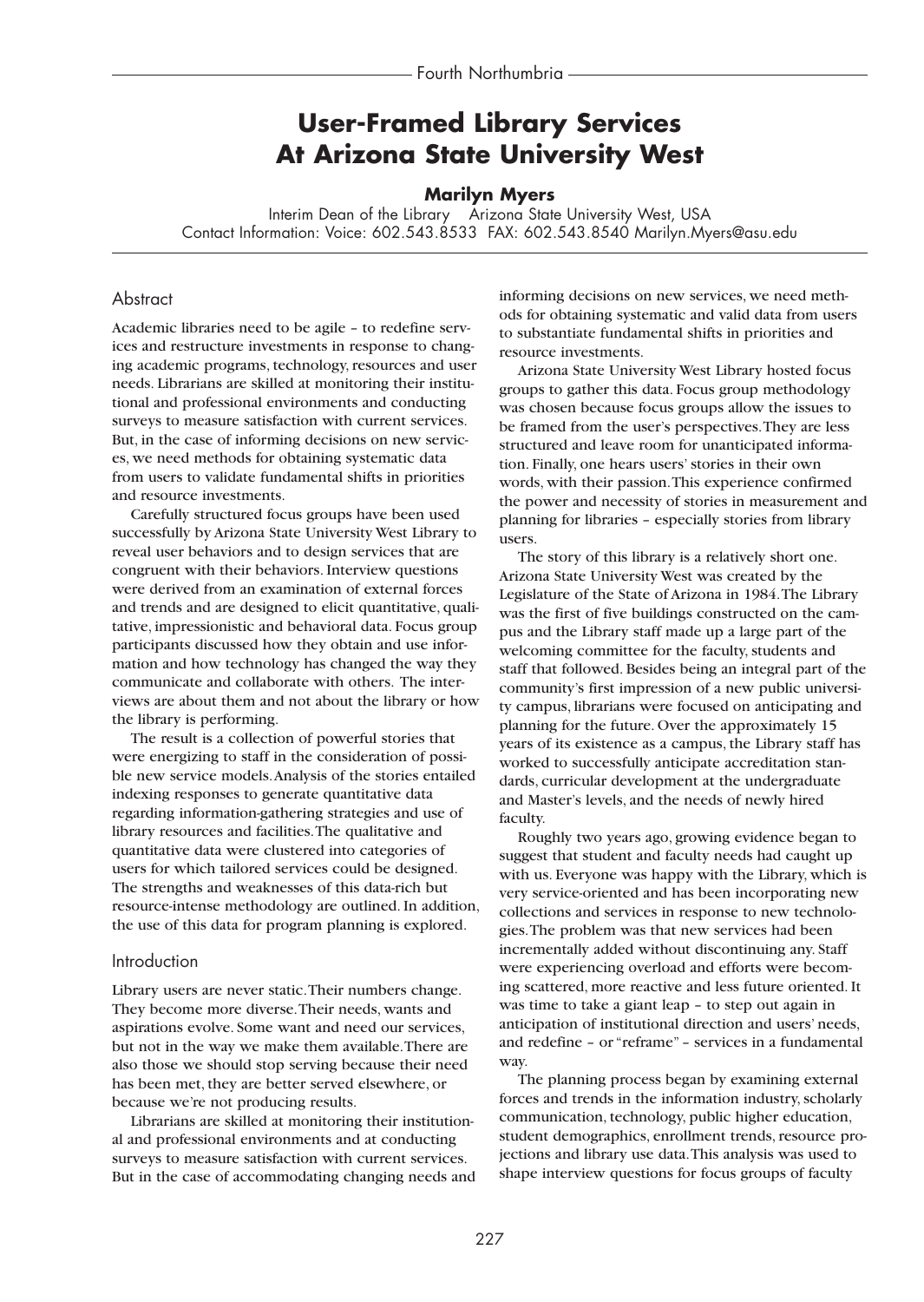and students that would elicit data about campus community behavior – how faculty and students obtain and use information.

The most compelling data in the planning process came from these focus group interviews.Actually listening to people talk about how the external forces and trends shape their work lives was an energizing part of our planning process. It was important that as many staff members as possible were involved in the actual interviews – the stories they heard provided the drive and motivation to get through the hard work of data analysis and decision making to come.These interviews were the "hook" staff needed to overcome the usual skepticism about a planning exercise. Based on what was revealed in the focus groups, there was no longer any question that we needed to take action to alleviate difficulties our faculty and students were experiencing.

### Focus Group Methodology

The interview questions made it clear that this was not a how-is-the-library-doing exercise. Nor was it strictly a poll about new services the Library should offer.The goal was qualitative, impressionistic, behavioral data, not quantitative facts.

First, we spent a lot of time begging people to talk to us.As enticements, all sessions were fortified with food and drink, and students were given \$10 coupons redeemable at the campus bookstore. It helped that there is a tradition of close collaboration between faculty and the librarians at ASU West. Faculty were more readily convinced to participate and, therefore, lent their weight to soliciting student involvement.

We went through two stages of interviews (interviewing approximately 100 faculty members [50%] in one semester and 75 students [4%] in the following semester).Among the things we learned about focus groups were:

- 1. Develop broad, open-ended questions.
- 2. Ask factual and behavioral questions. Ask "What do you do?" NOT "What do you think the Library should do?"
- 3. Refine questions through trial and critique. Eliminate redundancy, re-word confusing questions, remove jargon, refine question order, get rid of anything that gets in the way of people telling their stories. For example, questions in the faculty survey about computing equipment, connectivity and resources used were incorporated into a short paper survey administered at the beginning of the student focus group sessions. In this way we got some factual information on each student participant, helped prompt students' thinking in response to the discussion questions, and allowed the bulk of the time (guaranteed maximum of 90 minutes) to be focused on responses we could not get any other way.
- 4. Avoid responding to comments/questions of interviewees – no matter how incorrect the information they are sharing with each other. [This was particularly hard to do!]
- 5. Talk to your entire potential market. Include users and non-users of your services, people from different disciplines and departments, students/faculty/staff.
- 6. Use role-play to train interviewers and note-takers. In-house training on running focus groups was developed from the sources found in the Bibliography for this paper.Training sessions were approximately 5 hours in length. Interviewers learned to serve as prompters, not participants. The most important job of the interviewer was to listen, listen, listen.
- 7. Notes should be as verbatim as possible.
- 8. Transcribe notes immediately. Participants agreed to our both taping the proceedings and having a note-taker present.They were assured that no identifying data would be shared.

### Focus Group Data

It is worth emphasizing that these interviews were not about us, not about how the library was doing.They were about our users and how they were coping – or not coping – with the new information environment. Two examples of the behavioral questions are:

- **•** How do you obtain the information you need?
- **•** How has technology changed how you communicate and collaborate with others?

Initially, we tried to focus our questions only on our interviewees' behavior. But, we found that it was impossible to ignore the emotions and feelings expressed in the course of the interviews. ("When I do this, I feel this.") What people do is intertwined with how they feel while they do it, and the emotions they expressed were almost as important to us in the end as the behaviors they described.

Here are examples of the compelling stories from students,

"We know periodical literature is more dependable than the Web, but it's so hard to access. I have a job and two children. I do most of my work on the computer at 2 a.m. after the kids are in bed and I can concentrate. I use what I can to finish that paper that's due in class tomorrow, and if that means I can use only the Web, then so be it."

"…[when] I came here…[I] just cried all the time because I felt so overwhelmed, and my grades fell."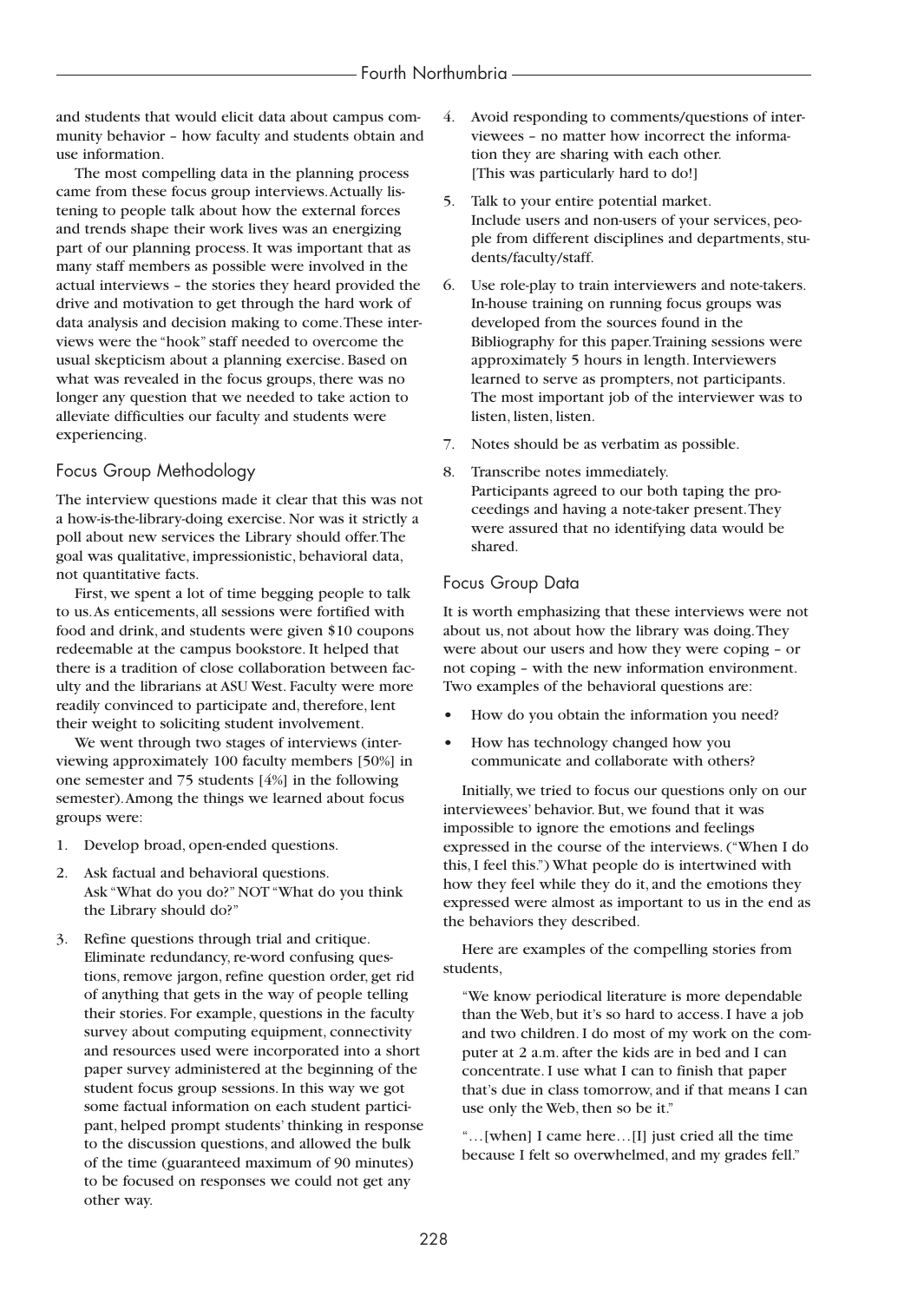"[There is] so much information that it is difficult to choose what is best.And then when you come back you don't know what to do and can't remember which way out of all the ways to get in, and it's like starting all over again."

"Advertising is key – If I don't see it or read about it, I don't know that it's here, and then how can I take advantage of it? The Library needs to get information out to the students more."

#### Faculty said:

"…we used to drain all the juices from each article. Now we are flooded.We are not trained to make the best selection.There is a sea of knowledge, [and] we will not have time or motivation or skills to use adequately what is in the sea."

"The Library could simplify the process of obtaining information, force-feed me the right stuff, help with information overload. I spend too much time now browsing the Web for information."

"I not only have to be a researcher and a teacher, I have to know how to operate the fax machine, how to install software, how to scan for viruses, how to locate information in print, in databases, on the Web. I must be a jack-of-all-trades and it's too much. I'm overwhelmed."

It was pretty powerful stuff, and library staff weren't the only ones affected.The interviews aroused the interest of the people we interviewed as well. By and large, they enjoyed the experience of talking to us and to their colleagues and wanted to know what was going to happen with the information they gave us.

Some of the comments lent themselves to quick solutions. For instance, many of our users mentioned the inadequacy of our video loan period.The Library lent videos for three days, while faculty and students said they needed them for a week. Because lengthening the video loan period to seven days was a simple change to make, had no significant resource implication, and brought with it dividends in goodwill for our quick responsiveness, this was a "quick fix" we elected to make outside the planning process.

However, a word of warning – don't get so caught up in quick fixes that the organization's energy is dissipated before you get to the more difficult and more systematic analyses.Things to consider when coming up with a quick fix:

- 1. How much effort will it take to decide and to implement?
- 2. Does it add value for your users? Will it make things easier, quicker, less expensive or more relevant to their lives?
- 3. Is it consistent and compatible with the environmental forces and the library's plans for the future?

#### Data Analysis

Indexing the interviews and producing reports based on that indexing proved to be crucial.The experience of conducting an interview, hearing what those people have to say and picturing the little gestures that accompanied the words – the way, for instance, the man threw up his hands when he said "I'm overwhelmed!" – could skew staff perceptions in favor of a particularly powerful story.The indexing step mediated between compelling stories that grabbed attention and systematic analysis of all of the stories. It revealed the primary areas of concern.

With about half of the faculty focus groups completed, indexing began.The questions were coded. Every response was assigned the code corresponding to the question that elicited it.All responses to a question on information-gathering strategies, for example, carried that code.

#### **Table 1:** Interview Questions

| Code         | Question Topic                    |
|--------------|-----------------------------------|
| <b>CS</b>    | current library services used     |
| <b>NS</b>    | new library services desired      |
| CT           | current technology uses           |
| PT           | projected technology uses         |
| IG           | information-gathering strategies  |
| R            | resources and tools used          |
| <b>IM</b>    | information management techniques |
| <b>SPACE</b> | library space utilization         |

We built a database consisting of the transcribed tapes augmented by the notes taken at each focus group session. Each response to a question was assigned a number and a designator for the college with which each student responding was affiliated. Then each response was divided by topic.The more topics covered in any individual response, the more segments it represented in our database.A segment might be a word, phrase or several sentences.

Next, terms or concepts mentioned in the segments were noted.With some standardization of terms imposed, 79 index terms were derived and their frequency of mention counted.Added to the list were the terms "comfort" and "discomfort," which were assigned to comments that were clearly positive or negative in their tone. In addition to the 79 "micro" terms, 19 "macro" terms or broad concepts were conceived, and the frequency with which they were assigned was counted. Both the micro and macro terms were elements that emerged in the context of our library, our institution and our culture.An experienced indexer on the library staff performed this work, which was crosschecked for accuracy of interpretation by the interviewers.When indexing was complete, each discrete segment was assigned one macro term and 0-6 micro terms.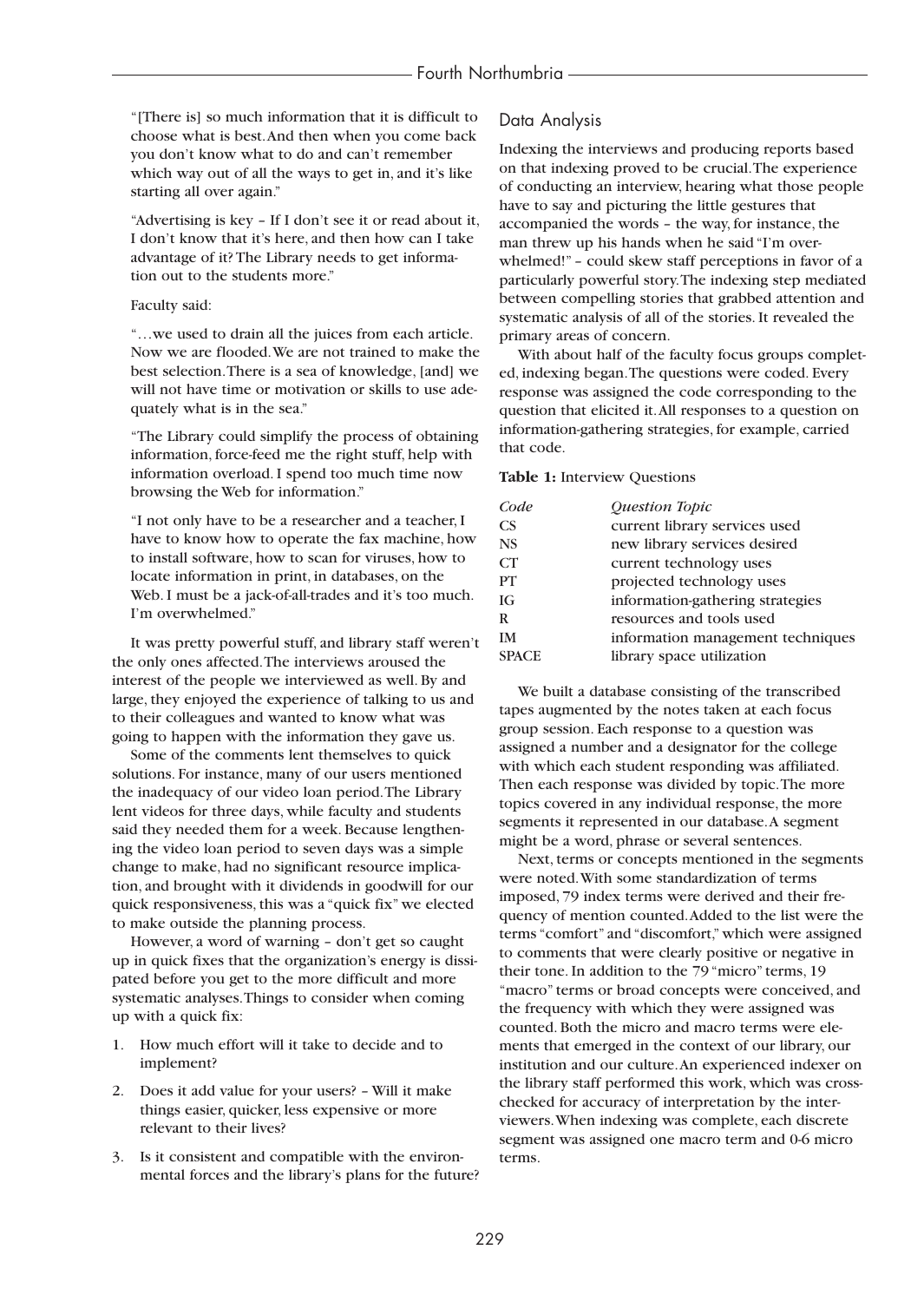#### **Table 2:** Sample Database Entries

#### *Student Comment*

"We're so desperate as students we will pay for services to get information over here quickly." *College Affiliation*: [h] *Micro Index terms*: ILL/DocDel; Fees *Macro Index term*: Productivity *Record No.*: 5563 *Question Code*: NS

#### *Faculty Comment*

"I don't have words enough or time enough to answer that. Everything I do is electronic, from searching UnCover to submitting papers to collaborating with scholars around the world." *Micro Index terms*: Collaboration; Electronic submission; UnCover *Macro Index term*: Computing *Record No.*: 3223 *Question Code*: CT

Unlike surveys, interviews don't give you a pre-constructed set of possible answers. Based on the indexing, we had an impressionistic quantification of comments. Some perceptions of our users were confirmed, but there were some surprises. For example, we did not expect to find the high number of similarities in information-seeking behaviors, concerns and values expressed by students and faculty.

Faculty and students (irrespective of college affiliation) gave roughly the same rank order of importance – in the sense of frequency of mention with which they alluded to 12 of the 19 broad subjects or issues. Both frequently mentioned electronic and print resources as core to their information seeking strategies or concerns. Staffed services such as circulation or reference were given medium-level priority by both groups. Equipment and digitization were least mentioned as strategies or issues by both groups.

**Table 3:** Same/Near Rank Order of Macro Terms

| Macro Term                  | <b>Students</b> | Faculty |
|-----------------------------|-----------------|---------|
| $N = 19$                    |                 |         |
| <b>Electronic Resources</b> | 1               | 1       |
| <b>Print Resources</b>      | 2               | 2       |
| Electronic Print Resources  | 5               | 4       |
| Teaching/Learning           | 6               | 5       |
| <b>Staffed Services</b>     |                 | 6       |
| Computing                   | 8               |         |
| Productivity                | 10              | 10      |
| Space Use                   | 11              | 12      |
| Policies                    | 13              | 15      |
| Space Management            | 15              | 17      |
| Equipment                   | 16              | 16      |
| Digitization                | 18              | 19      |

There were seven concepts that students and faculty gave significantly different priority. For example, access is a much greater issue for students than faculty. Faculty are much more reliant on networking with colleagues/peers than are students.

**Table 4:** Significant Difference in Rank Order of Macro Terms

| Macro Term                     | <b>Students</b> | Faculty |
|--------------------------------|-----------------|---------|
| $N = 19$                       |                 |         |
| <b>Access</b>                  | 2               |         |
| <b>Information Literacy</b>    | 4               | 14      |
| Climate                        | 9               | 13      |
| <b>Networking</b>              | 12              | 3       |
| <b>Collection Management</b>   | 14              | 18      |
| <b>Scholarly Communication</b> | 17              | 9       |
| <b>Primary Resources</b>       | 19              |         |

With a very few exceptions, the micro terms derived from the faculty database were also found in the student database.The macro terms worked for both data sets.There was significant agreement between the rank-ordered (in order of frequency of mention) lists of general/macro terms or concepts from the two groups.

#### **Table 5:** Rank Order of Top 10 Micro Terms

|                         | <b>Faculty Frequency</b>  |
|-------------------------|---------------------------|
|                         | Of Comment                |
| Journals                | 491                       |
| Spec Resources/Pubn     | 355                       |
| Web                     | 330                       |
| <b>Databases</b>        | 277                       |
| E-mail                  | 231                       |
| <b>Students</b>         | 229                       |
| Media                   | 207                       |
| <b>Books</b>            | 173                       |
| Files - Paper           | 170                       |
| Colleagues              | 153                       |
|                         | <b>Students Frequency</b> |
|                         | of Comment                |
| Web                     | 160                       |
| <b>Databases</b>        | 142                       |
| Library Info.           | 123                       |
| Computers               | 122                       |
| Journals                | 109                       |
| Distance Ed             | 106                       |
| <b>Research Support</b> | 95                        |
| Discomfort              | 92                        |
| Comfort                 | 92                        |
| Files - Paper           | 89                        |
|                         |                           |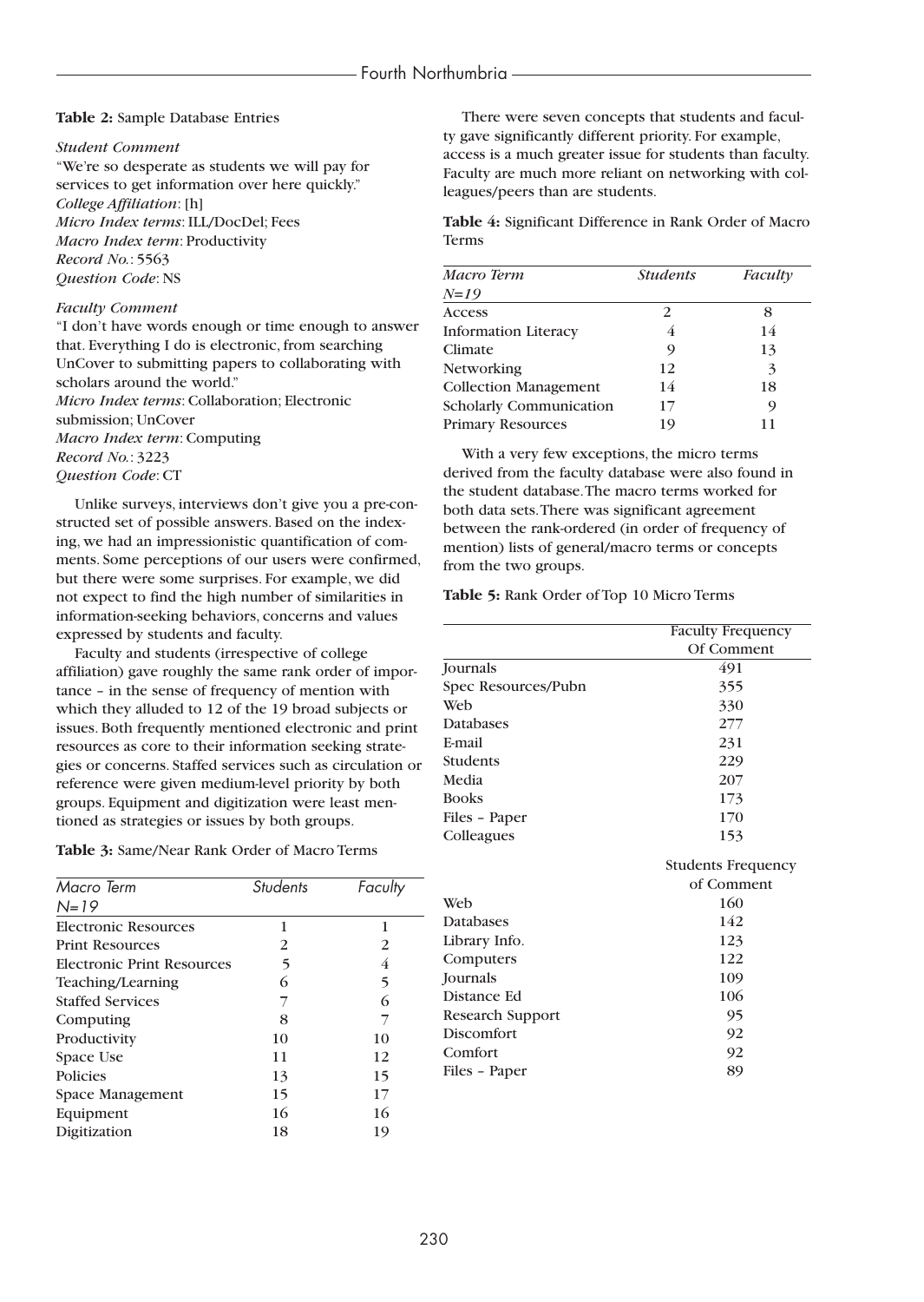# Findings

Among the students, we found more similarities than differences in how they obtain and interact with information.The major themes are outlined below:

### WORK STYLE

- Difficulty juggling home and family, work and school
- Work in most convenient location home, public and community college libraries,ASU West Library – frequently choosing a library based on proximity, familiarity or child care needs
- Use Library group study rooms for group work and large open tables for individual study; would like longer library hours

### RESOURCES AND STRATEGIES USED

- Tend to limit themselves to familiar information resources and research strategies
- Use print resources when required by an assignment; prefer to use electronic information because it is quick, easy and convenient; want continuous access to databases from their homes
- Will select topics for research based on convenient availability of materials
- Recognize mixed quality of information on the Internet
- Convenient information is more important than optimum relevance or quality

### SERVICES USED/NEEDED

- Some use document delivery service successfully; others avoid document delivery because they have procrastinated, the service is too slow for their needs, they must make an extra trip to pick up materials, or they don't trust getting the material in time; they would like material delivered to them
- Need more assistance in finding and using print journals and micro formats
- Not aware of many library services; greater awareness and use of services among students who have had library instruction
- Hesitate to ask for reference assistance feel dumb, don't know what to ask; more readily seek advice from friends, classmates, faculty
- Those who use reference assistance have found it useful and user-friendly
- Overall satisfaction with the level and quality of library service

### **TECHNOLOGY**

- Make paper copies of both electronic and print information for study and retention; emerging pattern of transporting, using and storing information electronically
- Increased percentage of computer ownership (92%) and Internet access from home (60%) or work (27%)
- Heavy use of e-mail to communicate with faculty and submit papers; lack of consensus whether technology enhances or detracts from communication
- Frustration among the computer "have nots" over the increasing emphasis on student computer use, for example, coming to campus only to e-mail an assignment; desire among the computer "haves" to do more of their work electronically
- Have experienced distance education and technology enhanced education; are certain about what works and doesn't work

The interviews reflected much more variation among faculty than among students in ways of obtaining and working with information.The strongest patterns are:

### **WORK STYLE**

- Work almost exclusively from their offices or homes
- Want continuous access to information from any location

### RESOURCES AND STRATEGIES USED

- Extensively use (and want more) electronic resources, but physical formats are still necessary
- Extensively use amazon.com and UnCover for awareness of newly published book and journal literature
- Need better access to primary and archival information
- Heavily use media for instruction
- Want more information sources

### SERVICES USED/NEEDED

- Successfully use document delivery; want materials delivered to their offices and a return point in the faculty office building
- Frequently overwhelmed by the amount of information and the ever-changing array of formats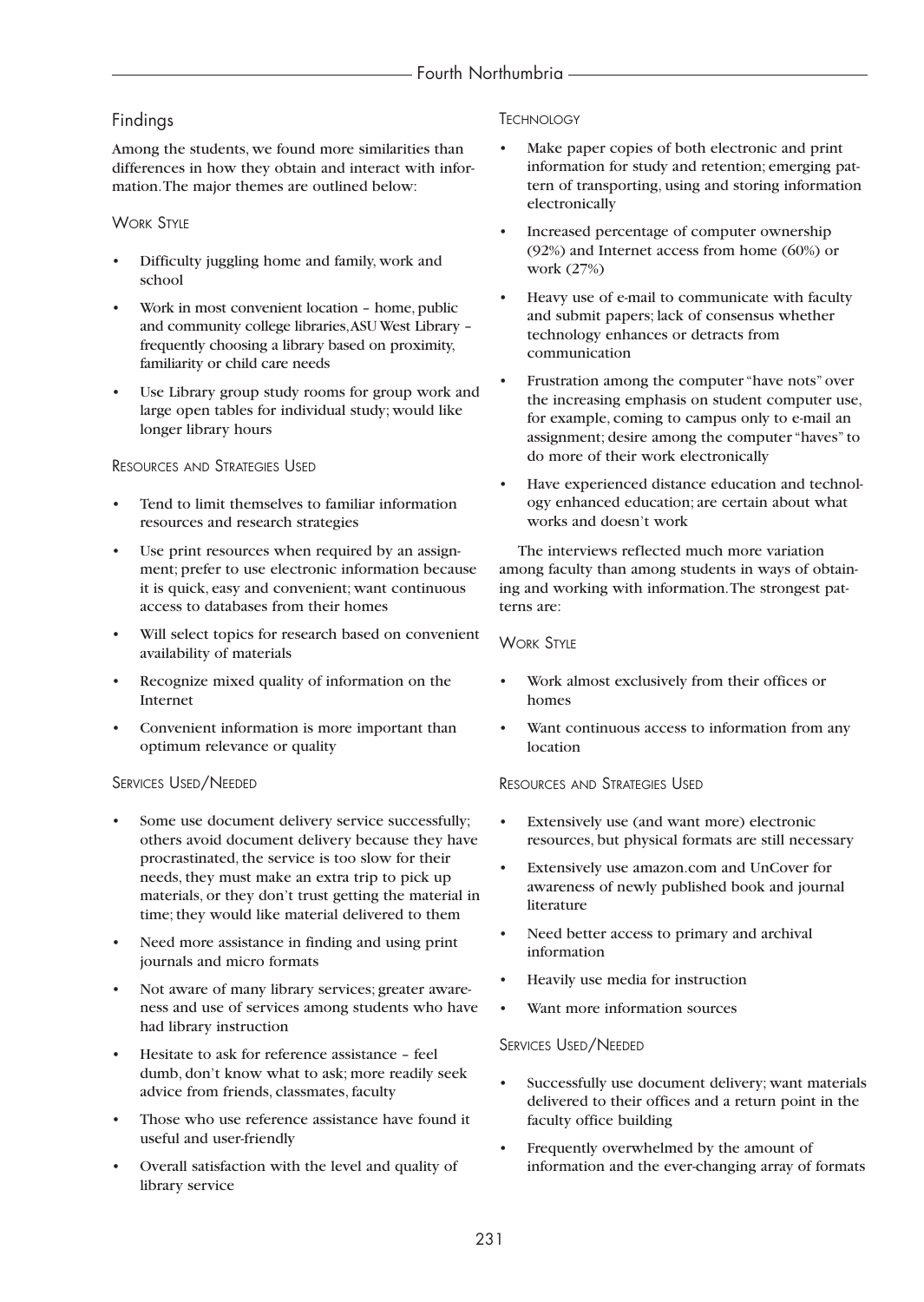- Increasingly independent in conducting routine database searches
- Consult with librarians on non-routine searches and evaluation of Internet information
- Not aware of many services that are provided; want more tailored communication and training
- Satisfied with services; don't want to lose services

#### **TECHNOLOGY**

- Experience techno-stress from constantly changing technologies and skills gap
- Expect the Library to stay in the forefront technologically
- Extensively use e-mail and attachments in communicating with colleagues and publishers; like speed, enhanced collaboration, continuous access, global contacts
- Communicate with students by e-mail; some accept papers by e-mail; no consensus whether technology enhances or detracts from studentteacher communication
- Have reservations about technology-delivered distance education
- Information management approaches vary by discipline; information is stored in all formats; want scanners available
- Some concern about management of datasets, interview records and other primary information

#### **SCHOLARLY COMMUNICATION**

- Confused and concerned about intellectual property rights, copyright and fair use in a digital environment; concerned about detecting student plagiarism from the Internet
- Concerned about quality and acceptance of electronically published work; some interest in publishing electronically, especially the ability to integrate formats

Nine user behavior clusters emerged and we gave them names for easier reference.

- 1. Overloaded and Confused straddling both print and electronic information worlds; overwhelmed by rate of change, information overload and the difficulty of identifying relevant and quality information; lacking control over information they collect; lack knowledge about existing library services
- 2. Teach Us trying to stay current and wanting more training for themselves and/or their students (in the case of faculty); wanting training in infor-

mation resources and research methods, computer skills, application of technology

- 3. Remote Users routinely gather information electronically; work from their offices and homes; rarely use physical library; want more electronic resources and access for themselves and their students (in the case of faculty); want continuous access
- 4. Connoisseurs of Convenience and Quick Access cannot invest a lot of time dealing with sources; want "selective dissemination of information" (SDI) for "just in time" access to all services and information; want easy and user-friendly interfaces
- 5. E-Scholars/Teachers faculty that rely heavily on electronic communication with colleagues and, increasingly, with students; interest in electronic publishing, but leery of quality; confused by copyright provisions and limitations; concern for e-plagiarism
- 6. Media Savvy infuse media in instruction; beginning to integrate text, image and sound in interactive modules to enrich scholarship, teaching and learning; engaged in re-formatting
- 7. Traditional Users heavily paper dependent and into browsing as a mode of discovery; use reserve collections; seek long-term personal contact with a librarian
- 8. Users of Specialized Information heavily use archival and primary resources; seek interdisciplinary and international information; looking for better access
- 9. Socializers priority on sense of community and space to come together socially around intellectual work

The Library was now positioned to enter the decision-making phase of our planning. Briefly, what the Library could do to add value for these groups was identified. Having identified the what, we analyzed if we should take these actions. For those programs deemed viable, given our personnel and financial resources, implementation plans were developed.

# **Conclusion**

One would be correct in concluding that there are some drawbacks to the use of focus groups as a datagathering methodology. Focus groups are time-consuming to conduct, time-consuming to transcribe, and a logistical nightmare to organize on a campus-wide scale.The data they generate are a challenge to analyze. Even though members of the staff had previous focus group experience, intensive training was necessary for both facilitators and note-takers. Focus group facilitators used a welcoming script to ensure consistency of